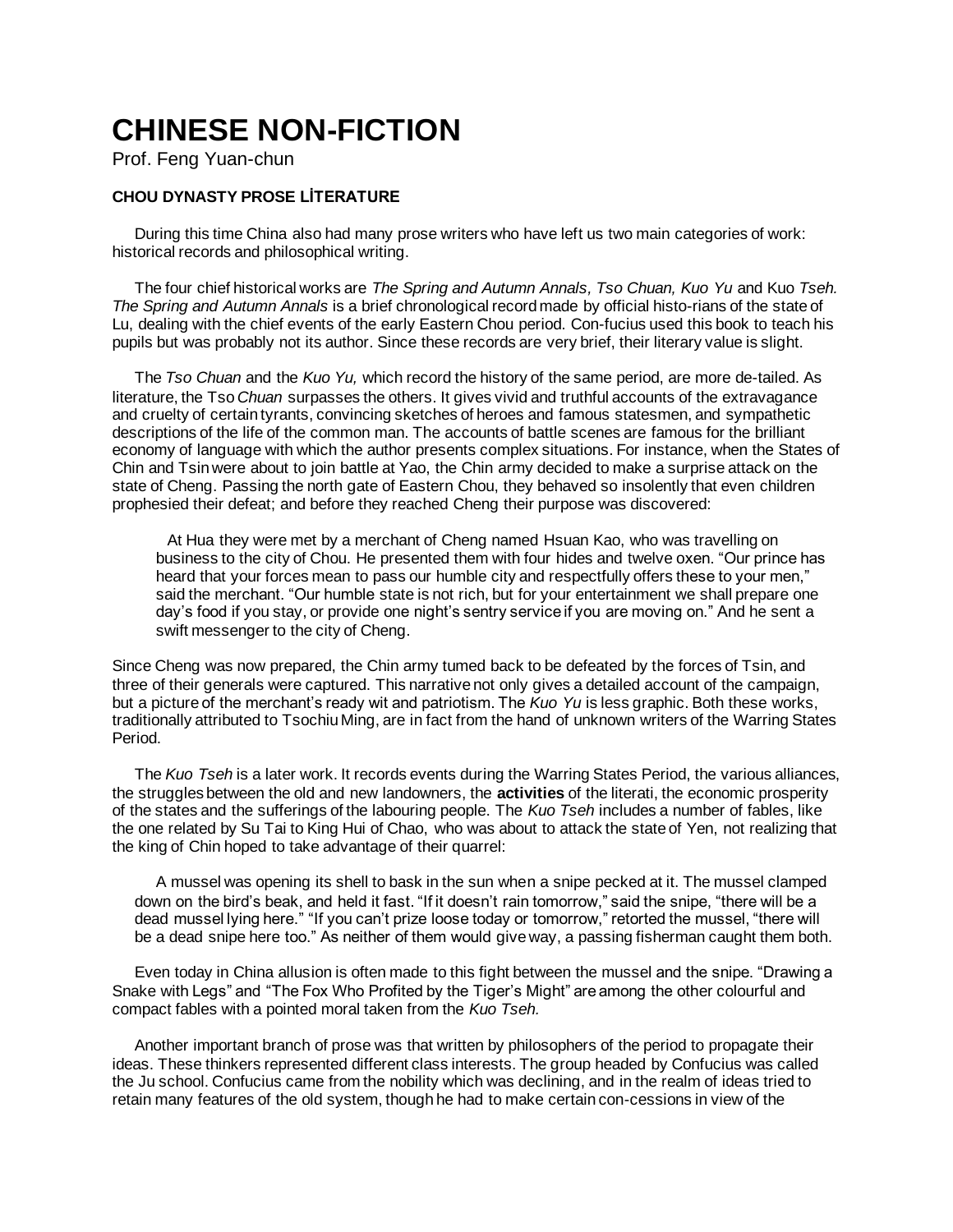changing circumstances and the rise of new landowners. Some of his proposals, therefore, hastened the destruction of the old. In the feudal society which lasted for more than two thousand years in China, the Confucian philosophy formed the ideological basis of the ruling class, justifying its control of the people. Confucius had many disciples, and their propagation of knowledge played a positive role in the formation and devel-opment of Chinese culture. His chief successors were Mencius and Hsun Tzu. The sayings of Confucius were recorded by his disciples in the *Analects.* Two other books have preserved the teachings of Mencius and Hsun Tzu. The *Analects* consists of short sayings only, and the style is simple and straightforward, but there are some lively discussions between Confucius and his disciples. Here is a typical passage from the beginning of the second book:

The Master said: He who rules by moral force is like the pole-star, which remains in its place while all the lesser stars do homage to it.

The Master said: If out of the three hundred *Songs* I had to take one phrase to cover all my teaching, I would say, "Let there be no evil in your thoughts."

The Master said: Govern the people by regulations, keep order among them by chastisements, and they will flee from you, and lose all self-respect. Govern them by moral force, keep order among them by ritual and they will keep their self-respect and come to you of their own accord.

The Master said: At fifteen I set my heart upon learning. At thirty, I had planted my feet firm upon the ground. At forty, I no longer suffered from perplexities. At fifty, I knew what were the biddings of Heaven. At sixty, I heard them with docile ear. At seventy, I could follow the dictates of my own heart; for what I desired no longer overstepped the boundaries of right*. i*

*The Book of Mencius* is written in more varied and eloquent prose, and some of the arguments there are carefully reasoned. The story of the man of Chi and his two wives is well known. This man boasted that every day he feasted with rich men or nobles, but the women did not believe him.

The wife said to the concubine: "Each time our good man goes out he comes back replete with wine and meat, and when we ask where he has feasted he says with rich men and nobles. But not a single gentleman of quality has been here. I mean to find out where he goes." The next morning, accordingly, she followed her husband when he left the house; but not a soul in the city spoke to him. At last he approached some mourners who were sacri-ficing at a grave in the east suburb, to beg for what remained of their offerings. Not satisfied with this, he accosted some other mourners until he had filled his belly. The wife went home and told the concubine: "We looked to our husband to provide for us all our life, but this is the sort of fellow he is!" Then they abused him roundly and wept in the courtyard till the husband, all unaware of this, swaggered home and started boasting to them again.

This is a satire on those who stoop to base deeds in order to secure wealth and comfort, and later writers used this story in plays or ballads to attack different social abuses. Though Mencius supported the feudal system, his contention that "the people come first" had a positive sig-nificance.

Hsun Tzu advocated the use of ceremony and punishment, and attacked fatalism and superstition. His philosophy, further developed by his disciples, provided the theoretical basis of the political centralism of the Chin and Han dynasties. His prose is succinct and logical

compared with that of Mencius, as can be seen from this passage:

The nature of man is evil — his goodness is only acquired by training. The original nature of man today is to seek for gain. If this desire is followed, strife and rapacity result and courtesy dies. Man originally is envious and naturally hates others. If these tendencies are followed, injury and destruction result, loyalty and faithfulness are destroyed. Man originally possessed the desires of the ear and the eye; he likes praise and is lustful. If these are followed, impurity and disorder result, and the rules of proper conduct, justice and refined culture are done away with. Therefore to give rein to man's original nature, to follow man's feelings, inevitably results in strife and rapacity, together with violations of good customs and confusion in the proper

way of doing things: there is reversion to a state of violence. Hence the civilizing infiuence of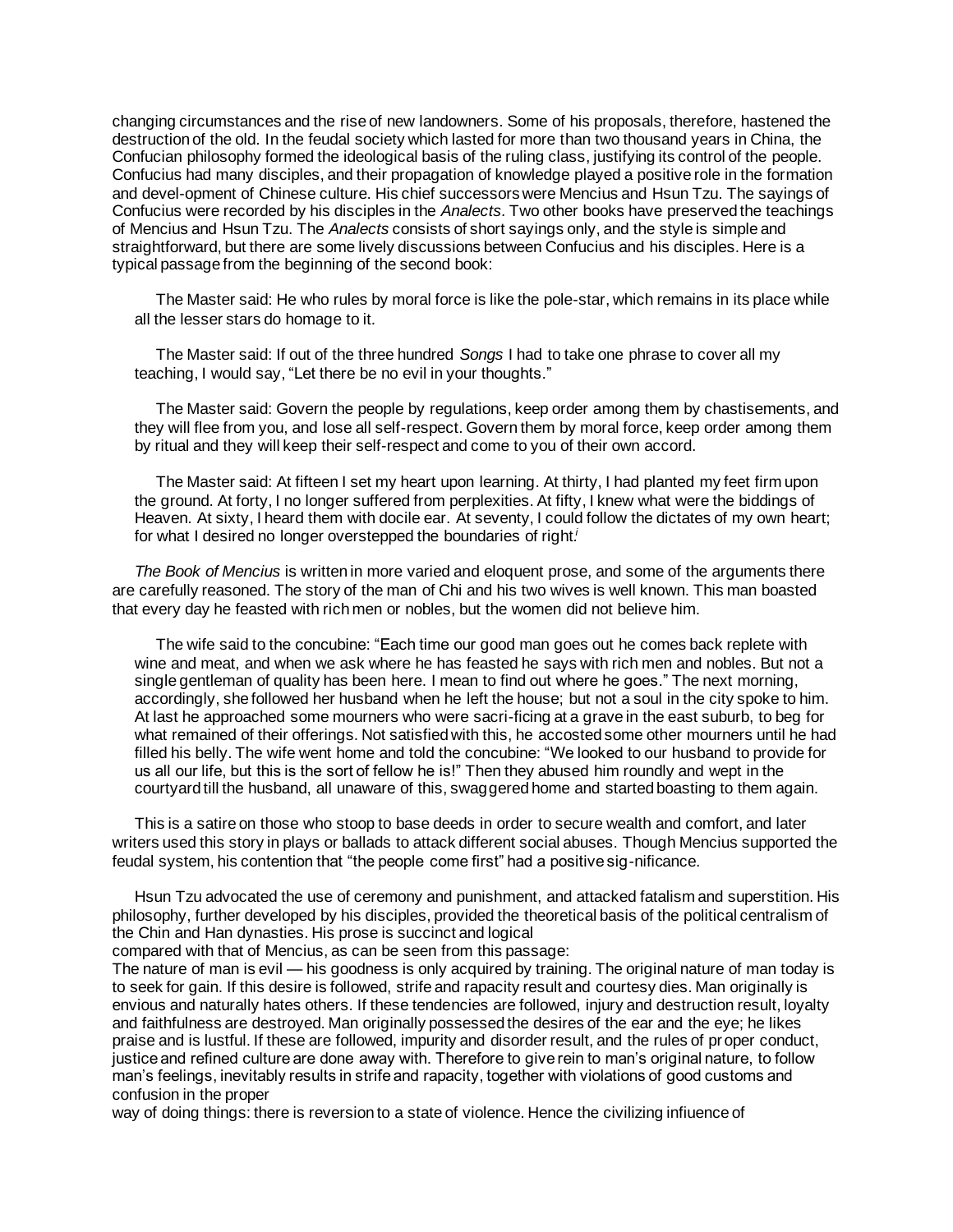teachers and laws, the guidance of the rites and justice, is absolutely necessary. Thereupon courtesy appears, cultured behaviour is observed, and good government is the consequence. By this line of argument is evident that the nature of man is evil and his goodness is acguired*. ii*

There were many schools of thought in addition to the Confucian, chief of them the Mohist, Taoist and Legalist. Their writings include *Mo Tzu* by Mo Ti and his disciples, the *Tao Teh Ching* by Li Erh, *Chuang Tzu* by Chuang Chou and his disciples, *Han Fei Tzu* by Han Fei and others. The Mohists, who opposed the Confucians, were closer to the common people, and the prose of *MoTzu* is simple and unadorned. Li Erh and Chuang Chou were Taoists, who attacked the feudal system but looked back to a primitive agrarian collectivism. Their teachings contain the roots of Chinese scientific thought and concepts of democracy. Thus Li Erh had some understanding of the contradictions in the ob-jective world. The *Tao Teh Ching* is written in succinct and beautiful language, with graphic images to illustrate profound ideas. Here, for instance, is a vivid description of the dialectics of Nature:

*Arnong the creatures of the world some go in front, some follow; Some blow hot tvhen others would be blowing cold; Some are feeling vigorous just when others are worn out, Some are loading just when others are delivering, Therefore the sage discards the "absolute," the "all-inclusive," the "extreme."iii*

Chuang Chou's prose is swift and lively, sometimes sublime. Instead of direct statements of fact, he often uses anecdotes. Daring imagination and acute observation make all his work superbly alive. The tale of the cook who cut up bullocks is a good example of his style.

Lord Wen Hui's cook was cutting up a bullock. Each blow of his hands, each heave of his shoulders, each tread of his feet, each thrust of his knees, each whish of sliced flesh, each swish of the cleaver was in perfect harmony. . . . "Admirable!" cried Lord Wen Hui. "Yours is skill indeed!" The cook laid down his cleaver and replied: "Your servant loves the Way, which is better than skill. When I first began to cut up bullocks, I saw simply the whole carcase; but after three years' practice, I saw no more whole animals. Now I work with my brain, not my eyes. . . .At a touch of my cleaver the flesh comes away from the bone like earth crumbling

to the ground. Then standing with cleaver in hand I gaze round in triumph before wiping my cleaver and putting it away." "Bravo!" cried Lord Wen Hui. "From the words of this cook I have learned how to preserve life."/

This delightful anecdote illustrates the need to grasp the objective laws of Nature. Because the cook understood the bullock's anatomy, after nineteen years of use his cleaver was as good as new. The descriptions in *Chuang Tzu* are always graphic and convincing.

Han Fei, the chief exponent of the Legalists, was a disciple of Hsun Tzu, who opposed the old nobility and supported the new landowners. His style is precise and he shows penetrating powers of analysis. His writings embody many persuasive fables and parables like "Buying the Casket Without the Pearl," "The Shield and the Spear," and "Waiting for the Hare."

This period also saw the beginning of stories and drama.

The origin of fiction is closely linked with myths and legends which, at first handed down by word of mouth, were gradually recorded as written literature. Some of these have been preserved in *The Book of Songs* and the *Chu Tzu,* and many more in *The Book of Motıntains and Seas.* Although the old literati attributed this work tok the legendary Yu or Yi, it was actually written during the Warring States Period, some sections being added during the Chin and Han dynasties. While intended as a geographical record, it contains less fact than fiction, and its accounts of difîerent mountains and streams embody beautiful legends, some with a deep meaning like the story of the bird called *ching-wei.*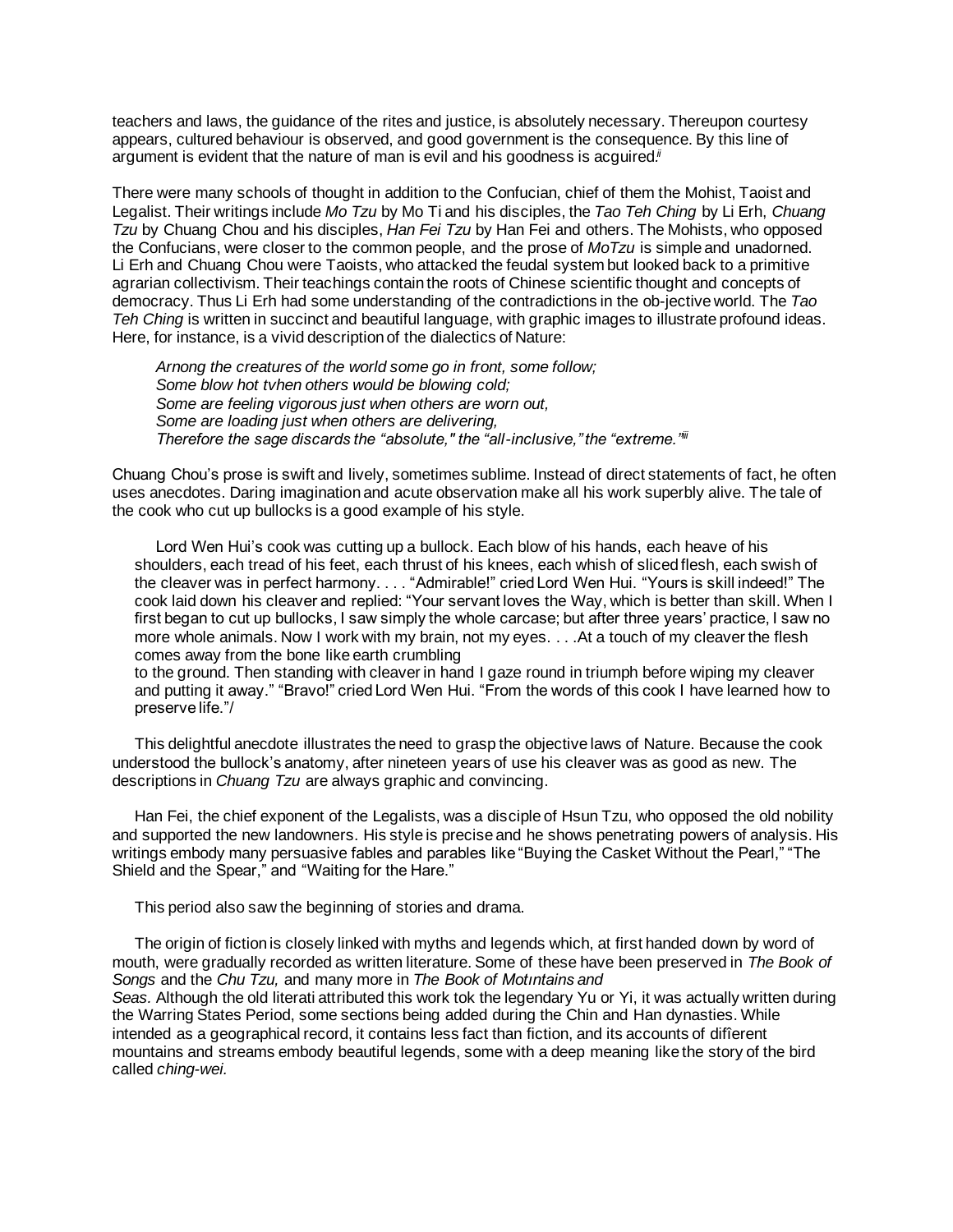Two hundred *li* to the north stands Fachiu Mountain, its sides covered with *cheh* trees. There is a bird there like a crow with white beak and red feet, called *ching-wei* from the sound it makes when it cries. This bird was Nu Wa, the young daughter of Yen Ti, who was drowned while swimming in the Eastern Ocean and transformed into a bird. All day it carries wood and stones from the Western Hill to fiil up the sea. The Chang River rises here, flowing eastwards to the Yellow River.

This myth also reflects our forbears' determination to conquer nature, and their courage in the face of obstades.

Another work of this period is *The Travels of King Mu* by an unknown writer. A mixture of history and fancy, this is based on the legend that King Mu of the Chou dynasty travelled all over the world. The different places he visited are listed, and the king is described as a monarch who would listen to advice and have his subjects' welfare at heart. The real King Mu was probably not such a good ruler, but by writing in this way the author showed his longing to better the lot of the people.

The fables imbedded in so many of these historical and philosophical writings, some of which have been quoted, also gave great impetus to the rise of fiction.

## **MING DYNASTY**

We come now to the essays and poetry of the early Ming dynasty.

The literature of this period developed during a clash between opposing schools. The "classical language" evolved during the Tang and Sung dynasties had by degrees become so corrupted that many writers were studying the prose of the Chou, Chin and Western Han dynasties Ito correct the current shortcomings. This school is represented by the ''Early Seven," headed by Li Meng-yang and Ho Chingming, and the "Later Seven," headed by Li Pan-lung and Wang Shih-chen. In the realm of poetry, they took the best Tang poets as their models. Though there is an air of spurious antiquity about some of their works, most of these writers had a sense of justice and were in touch with the life of the time. Thus Li Pan-lung in his *Farerwell to Chang Po-shou, County Tutor of Ningching* sheds light on the bureaucratic system of government.

High officials today dare undertake nothing of advantage to the state; their subordinates have too many scruples and lack enterprise; while the lowest of all can make no use of their limited intelligence. Even talented officers remain mere bureaucrats, buried in their offices and a slave to their public stipend.

Kuei Yu-kuang, Tang Shun-chih and others opposed those who imitated the Chin and Han prose, and were in favour of adopting the spirit of Han Yu and Liu Tsung-yuan instead. They argued that language should be simple and clear; and Kuei Yu-kuang's essays in particular are popular. Kuei Yu-kuang (1506- 1571) was a native of Kunshan in Kiangsu, who used homely language to describe daily life, as in *The Death of Cold Blossom:*

The maid who was part of my wife's dowry died on the fourth day of the fifth month of the Ting-yu year of the Chia Ching era,<sup>iv</sup> and was buried in the countryi Fate would not let her serve us any longer! She was ten when she entered our service, had two braids and was wearing a dark green dress. One day when it was cold she lit a fire to cook water-chestnuts, filling a small basin with them; but when I came in from outside and asked for some she would not give me any, and my wife laughed at her. Whenever my wife ordered her to eat by our table, she obeyed, rolling her eyes, and my wife would tease her. But all this was ten years ago. Ah, the pity of it!

The prose of Tang Shun-chih and Kuei Yu-kuang was influenced by the *paku* essay, however, which imposed limitations in it.